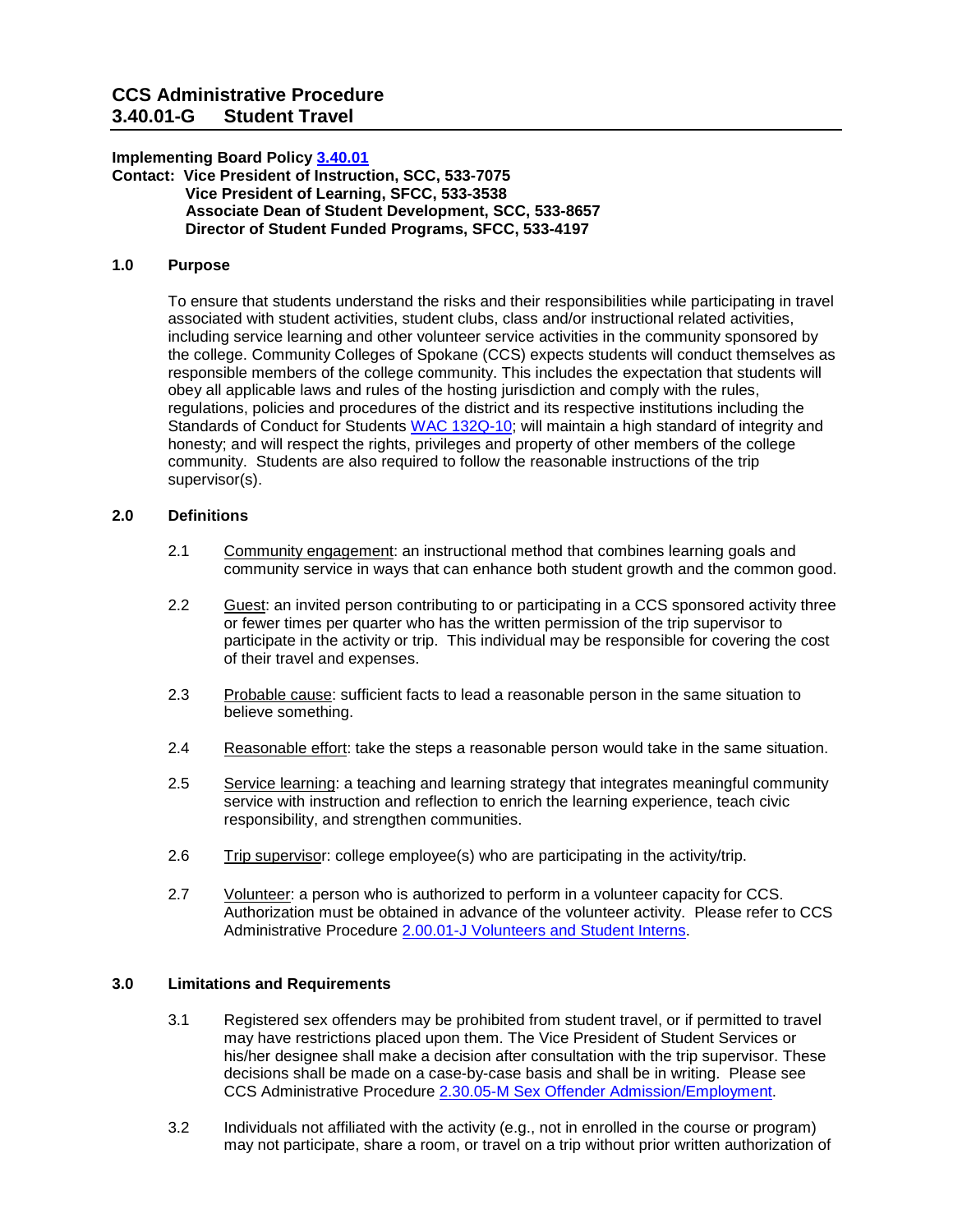the trip supervisor. The trip supervisor shall facilitate the removal of any unauthorized person(s) to leave immediately.

- 3.3 Volunteer events coordinated by the Career &Community Engagement Center at SFCC and Multicultural Student Services and Outreach Office at SCC may encourage students to bring friends or family members with them to a service activity.
- 3.4 Meals provided as part of the program or available in that locale may not accommodate special dietary needs.
- notify the trip supervisor in writing at least five days prior to departure along with the  *Activity Vicinity Travel Assumption of Risk, Release of Liability, Waiver and Medical* or 3.5 In the event a student, guest or volunteer wishes to extend his/her stay, the student must submission of the *Community Colleges of Spokane Instructional Field Trip or Student Community Colleges of Spokane Field Trip Involving Lodging and/or Transportation, and Trip Services Assumption of Risk, Release of Liability, Waiver and Medical Consent*  Form.
	- 3.5.1 Minors must have written permission from a parent or guardian.
	- of the travel and is solely responsible for all costs and expenses during any 3.5.2 The student, guest or volunteer is considered out of travel status for this portion extended stay, for all costs and expenses related to the return trip, and for any personal or financial liability.

#### **4.0 Forms**

- $4.1$  The college president must approve out of state travel requests. Any international travel The travel prior approval form(s) required by CCS must be completed before any trip. requests must also be approved in advance by the Chancellor.
- form. This form shall remain in effect for the entire academic quarter if it applies to travel for a particular class. 4.2 Students, guests and volunteers should complete and sign the appropriate travel waiver
	- 4.2.1 For travel that is within 50 miles of their home campus, students shall complete at least five business days before departing on any trip. and submit the *Community Colleges of Spokane Field Trip or Student Activity*  Vicinity Travel Assumption of Risk, Release of Liability, Waiver and Medical Form
	- 4.2.2 For travel that is greater than 50 miles from their home campus and/or requiring an overnight stay, students shall complete and submit the *Community Colleges of Spokane Field Trip or Student Activity Involving Lodging and/or Transportation, and Trip Services Assumption of Risk, Release of Liability, Waiver and Medical Consent* Form at least five business days before departing on any trip.
	- 4.2.3 Before the trip begins, the trip supervisor will send a copy of these completed forms to the appropriate instructional division office or student activities office.
- 4.3 If students, guests or volunteers do not complete and sign one of the forms listed in 4.2.1 or 4.2.2, they will be required to sign a form acknowledging the risks associated with the activity prior to commencing travel.
- appropriate form(s) depending upon whether the activity is affiliated with a class, student 4.4 For community engagement and service learning activities, students must complete the club or student government, or coordinated through the service learning program at the college.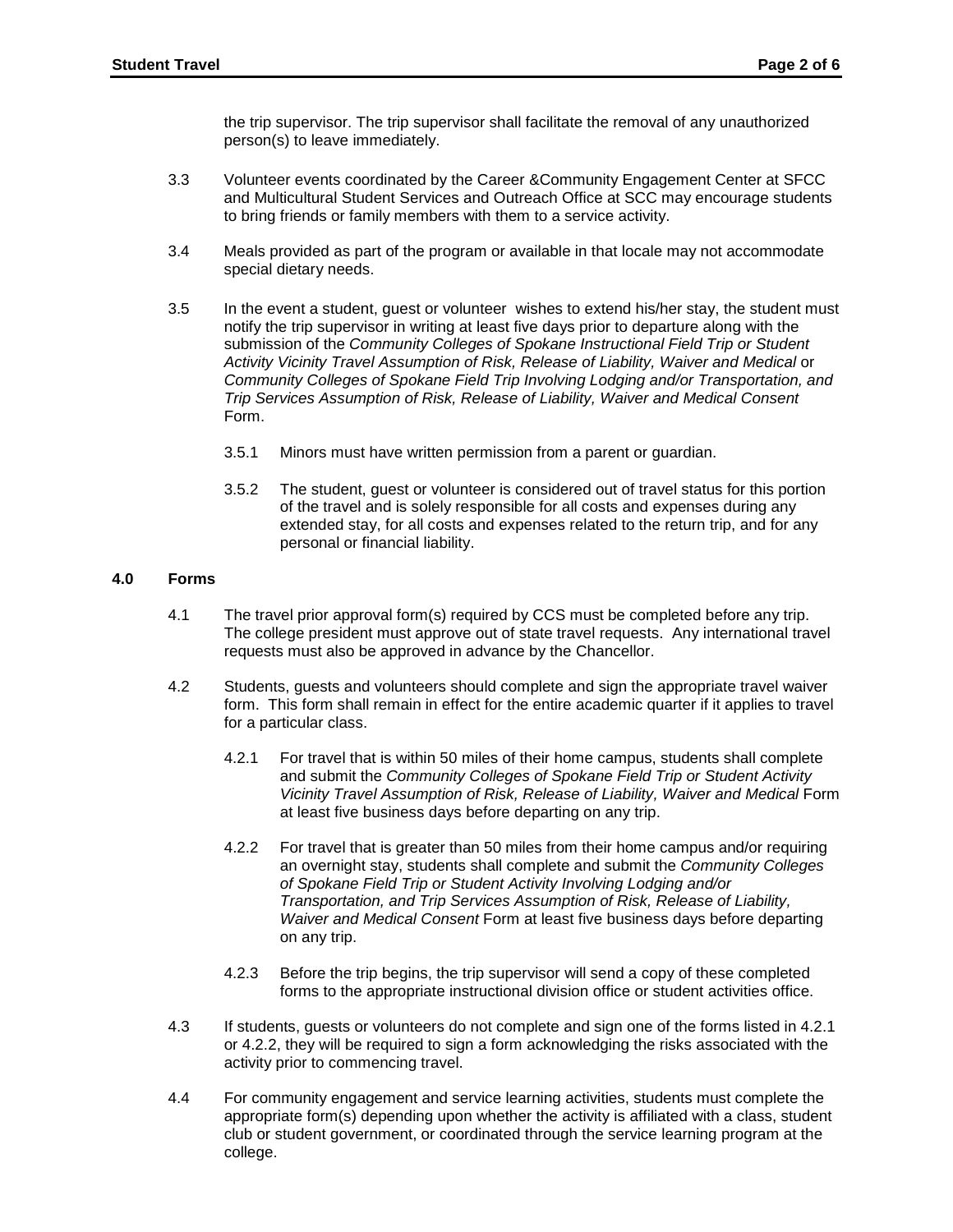#### **5.0 Preparation for Travel**

- 5.1 If a student will miss other class sessions, the student is responsible for making arrangements with their other instructor(s).
- 5.2 Students, guests or volunteers with disabilities who wish to request accommodations are responsible for contacting Disability Support Services and making requests as early as possible, usually at least three weeks in advance of scheduled trip.
- 5.3 For international travel and certain domestic travel, CCS recommends that students, guests and volunteers ensure that vaccinations and immunizations are up to date. CCS also recommends adequate health, medical evacuation, and accident insurance.
	- $5.3.1$ 5.3.1 CCS will not be responsible for the cost of the medical treatment of any student, guest or volunteer.
	- $5.3.2$ Information about this coverage is available in the Cashier's Office. Student Health and Injury Only Insurance can be purchased by students.
	- 5.3.3 CCS recommends students, guests and volunteers bring proof of insurance with them during their trip.

#### **6.0 Preparation for International Travel**

- 6.1 For international trips, the college shall require each student to be covered by insurance to cover emergency evacuation, repatriation of remains, injury illness or death outside the United States.
- 6.2 For international trips, students, guests and volunteers are responsible for obtaining required Passports and visas. In addition, students are responsible for obtaining any medical immunizations, vaccinations, examinations, or documents required by destination countries.
- 6.3 For international travel, if the College advises students, guests and volunteers to register with the U.S. Embassy in the countries to be visited, students shall follow the applicable procedures.

## **7.0 Travel Arrangements Using Vehicles**

- approved vehicles. 7.1 When a trip requires students to travel together by vehicle, travel must be in college-
- approved vehicles.<br>7.2 All drivers must have a valid driver's license and vehicle insurance. The license and proof of vehicle insurance must be in the driver's possession while operating any vehicle.
	- 7.2.1 The driver's insurance is first in line in the event of an accident.
- 7.3 Drivers are required to show their driver's license to the agency's vehicle contact person and sign the [Informed Acknowledgement of Vehicle Operator Responsibility Form.](https://ccsnet.ccs.spokane.edu/Facilities/CUSTOM-PAGES/Driver-Safety-Training/Driver-Safety-Form.aspx)
- District and/or state. Individuals who are not employees, students, or performing a business-related function are unauthorized occupants. 7.4 Individuals who are not CCS employees, guests, volunteers or students may be transported only if such passenger is performing a "business-related" function for the
- 7.5 When a trip does not require students to travel together, students may travel at their own risk using their personal vehicles.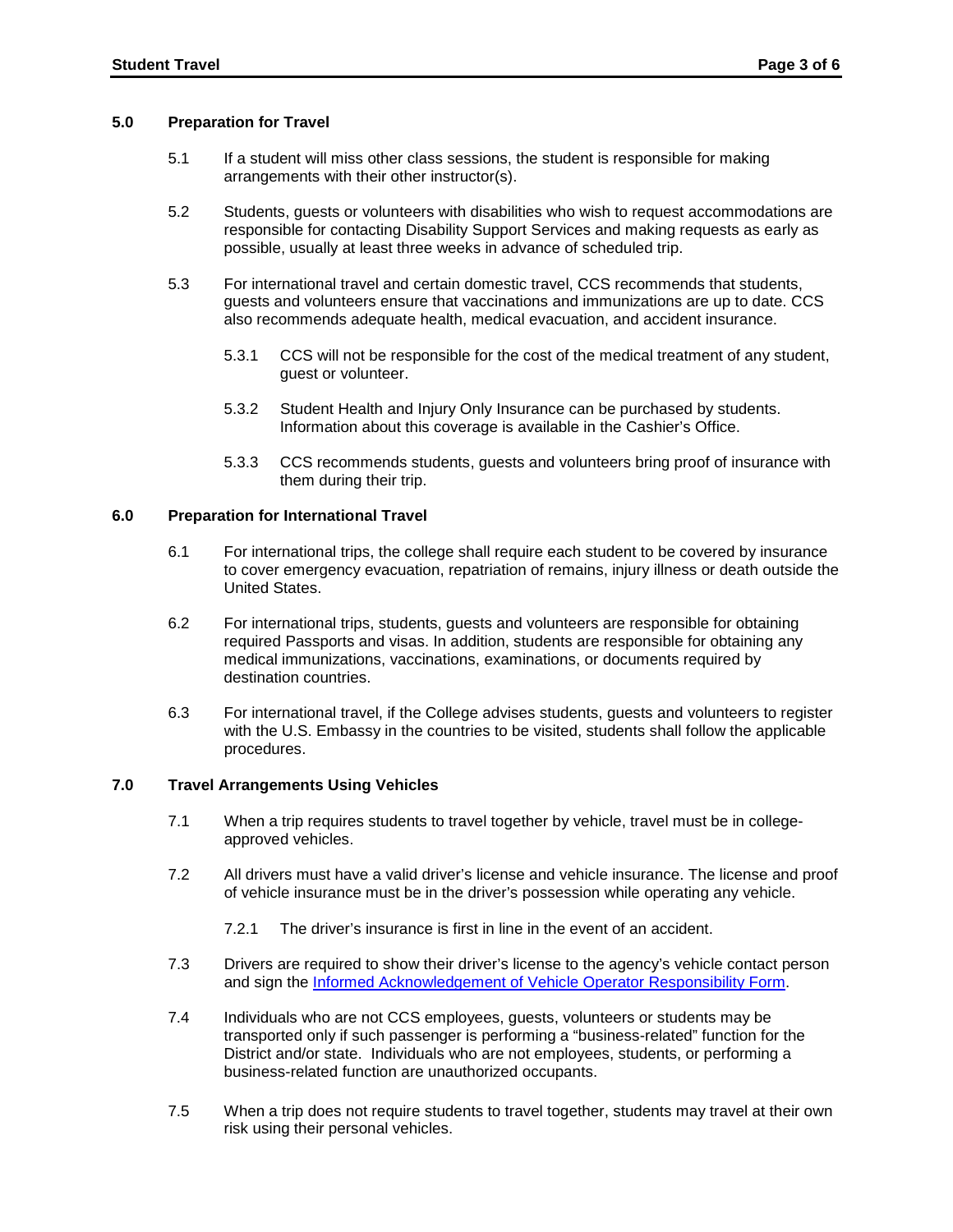#### **8.0 Behavior**

- 8.1 Students are subject to the provisions of the [Standards of Conduct for Students,](http://apps.leg.wa.gov/WAC/default.aspx?cite=132Q-10) WAC 132Q-10 while involved in class and/or instructional related travel.
- Failure of students to do so may result in disciplinary action under the Standards of 8.2 Students, guests and volunteers are responsible for following the directions of the trip supervisor which includes complying with the provisions of this Administrative Procedure. Conduct for Students, including being sent back to their campus or home at their own expense.
- 8.3 Students, guests and volunteers shall adhere to all travel itinerary and timelines. When travel as a group is required, students, guests and volunteers shall not deviate from these travel arrangements without permission of the trip supervisor. Failure to follow this rule may be cause for being sent back to their campus or home, and/or disciplinary action under the Standards of Conduct for Students.
- otherwise using, possessing, manufacturing, selling, distributing any alcoholic beverages, sold, or distributed to any person under twenty-one years of age. Please refer to the 8.4 Students, including those over the age of 21, shall not possess, sell, distribute or consume alcohol during the trip. Being under the influence of any alcoholic beverage or or public intoxication (except as expressly permitted by law and college rules) are prohibited. Alcoholic beverages may not, in any circumstance, be used by, possessed by, [Standards of Conduct for Students,](http://apps.leg.wa.gov/WAC/default.aspx?cite=132Q-10) WAC 132Q-10.
- regardless of local law or custom. Students using prescription medicine shall have the prescription bottles or written prescription(s) with them. Medical use of marijuana, even if 8.5 No student, guest or volunteer shall engage in the illegal use of drugs. The Drug Free Schools and Campus Act and WAC 132Q-10-228 shall have precedent over local law and custom. Marijuana is a Schedule I controlled substance, and is prohibited, prescribed, is not permitted.
- their expense, should there be probable cause to believe that the individual has violated or substantially disruptive, has significantly deviated from the trip itinerary and/or 8.6 The trip supervisor may return a student, guest or volunteer to their campus or home, at any law or college policy/procedure that significantly impacts the trip, has been materially timelines, has purposefully failed to follow the reasonable instructions of those in charge, or presents a material or substantial safety risk to self or others.
	- 8.6.1 The trip supervisor shall make reasonable effort to contact his or her supervisor before exercising this option.
	- parent or legal guardian and make suitable arrangements with the parent or guardian for travel home. In the event the parent or guardian cannot be 8.6.2 If the student, guest or volunteer is a minor, the trip supervisor must contact the contacted by the trip supervisor, the trip supervisor's supervisor will assist in contacting the parent.
	- 8.6.3 When sending a student, guest or volunteer home, the trip supervisor should take safety concerns into consideration.
	- 8.6.4 The student, guest or volunteer and/or their parents, if a minor, may be required to reimburse CCS for any expenses caused by the student's actions.
- 8.7 In cases where a student needs to be left behind on a trip for reasons such as, but not limited to, hospitalization, incarceration, etc., the trip supervisor shall contact his or her supervisor as soon as practical. In the case of a minor, the trip supervisor must also contact the student's parent or guardian, either directly or through the college supervisor.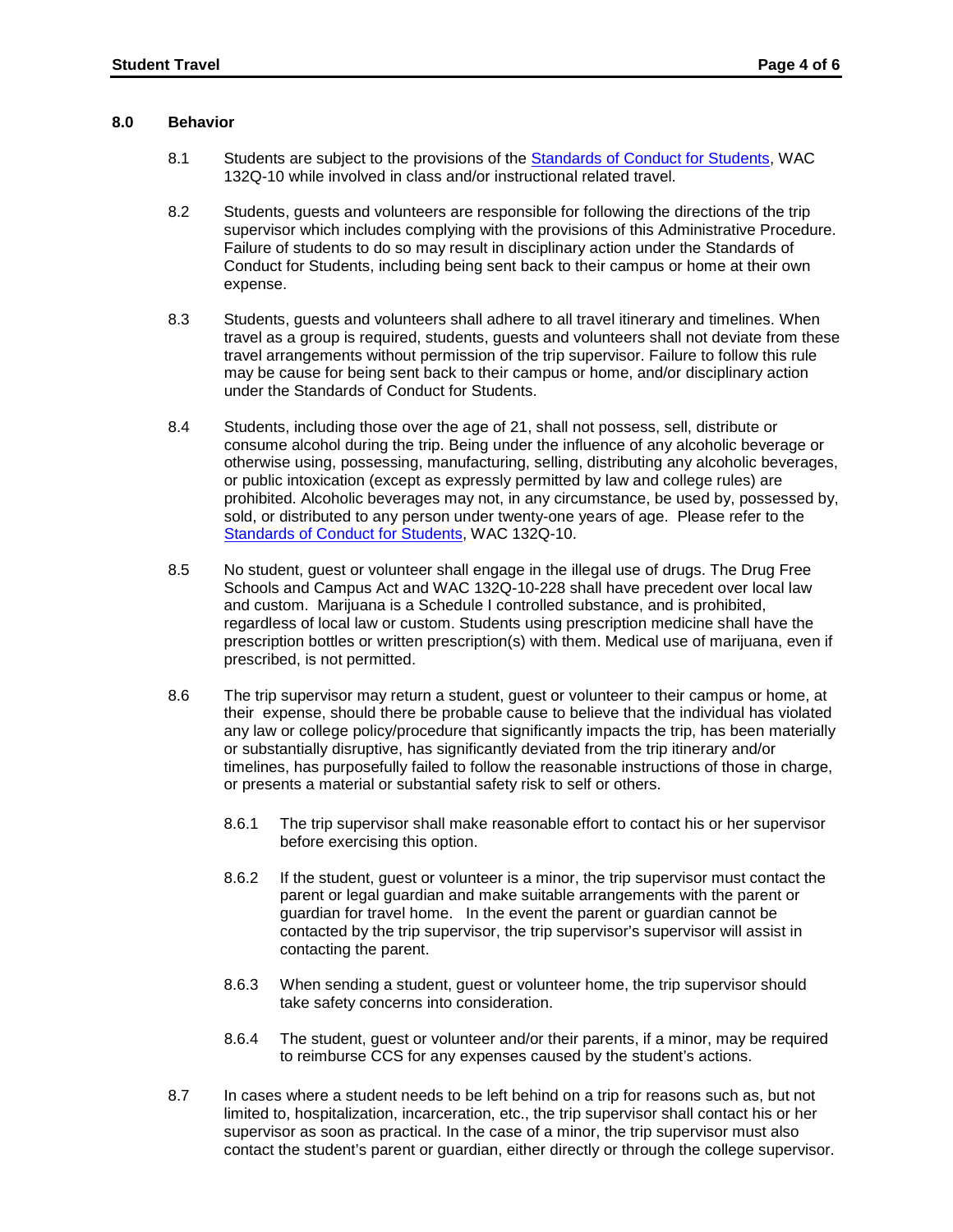#### **9.0 International Students**

- 9.1 International students shall check with the Global Education Office before leaving the United States.
	- 9.1.1 The Designated School Official (DSO) must determine if the current SEVIS I-20 is endorsed for travel, that the SEVIS record is accurate and up-to-date, and that the student is in-status.
	- 9.1.2 International Students shall review the details regarding their intended travel with the DSO to determine which documents and requirements are needed for reentry into the United States.
- determine which rule applies with the help of the DSO. 9.2 International students shall take their I-20 endorsed for travel and signed by the DSO and Passport with them during travel. The Passport shall be valid through the date of re-entry and in some cases for at least six months after re-entry. International students shall
- United States. Other documents such as a transcript may also be helpful. Students from 9.3 International students shall also take an enrollment verification letter from the Global Education Office and a copy of their current class schedule when traveling outside the most countries will need a valid U.S. visa in order to return. The DSO will assist students in determining the appropriate documentation needed

## **10.0 Community Engagement and Service Learning Activities**

- 10.1 CCS supports community engagement and service learning opportunities and activities for students.
- $10.2$ Community engagement and service learning opportunities and activities may be a class requirement, sponsored by a club or student government, or coordinated through the Career and Community Engagement Center at SFCC or Multicultural Services and Outreach Office at SCC.
- 10.3 Community engagement and service learning activities that are not affiliated with a class will require students to complete separate forms.
	- 10.3.1 Students 18 and over will be required to complete the Informed Consent, Assumption of Risk, and Release of Liability Agreement for Voluntary Student Activity/Trip and Medical Consent form
	- 10.3.2 Students under the age of 18 will be required to complete the Informed Acknowledgment of Risks and Hazards Parental Release of Liability and Agreement to Indemnify for Voluntary Student Activity/Travel and Medical Consent for Minor Student form.
- 10.4 Students who have a concern during their community engagement or service learning activity must contact the Career and Community Engagement Center at SFCC or Multicultural Services and Outreach Office at SCC for assistance.

## **11.0 Campus Contacts**

 Multicultural Student Services and Outreach, Bldg. 6, Rm 115, 533-7378 Vice President of Instruction, Bldg. 6, Rm 202B, 533-7075 11.1 Spokane Community College Global Education Office, Bldg. 15, Rm 114, 533-8885 Student Activities Office, Bldg. 6, Rm 125, 533-8657